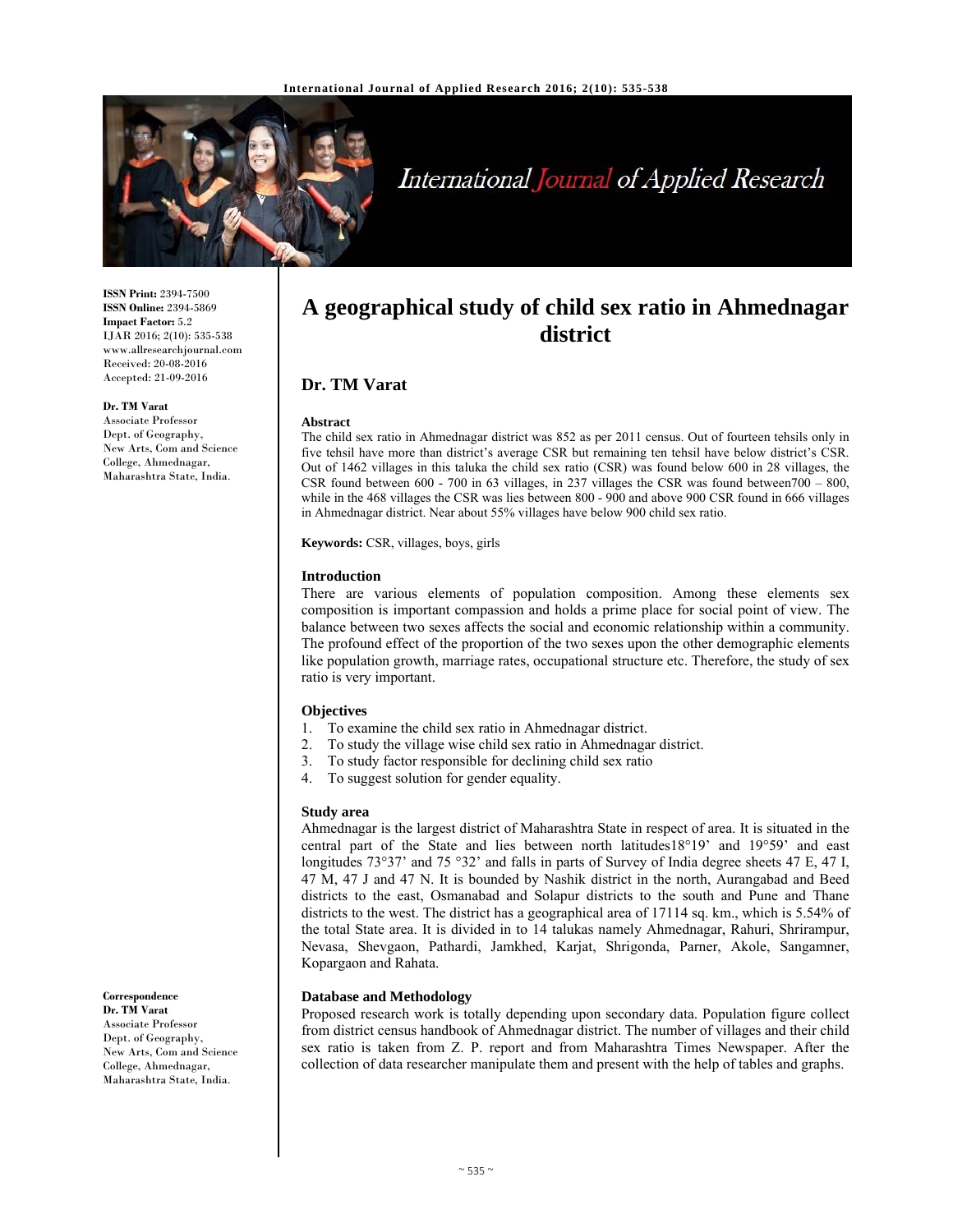

**Child Sex Ratio (Villages and child sex ratio April to June 2015)** 

| <b>Taluka</b> | <b>Total</b><br><b>Village</b> | 300-<br>400 | 400-<br>500 | 500-<br>600    | 600-<br>700    | 700-<br>800    | 800-<br>900 | Above<br>900 | <b>Overall sex ratio</b><br>(2011) | Child sex ratio<br>(2011) |
|---------------|--------------------------------|-------------|-------------|----------------|----------------|----------------|-------------|--------------|------------------------------------|---------------------------|
| Jamkhed       | 59                             | $\theta$    | $\theta$    | 2              | 5              | 11             | 13          | 28           | 920                                | 820                       |
| Shrigonda     | 110                            | $\Omega$    | 2           | $\theta$       | 4              | 27             | 36          | 41           | 923                                | 835                       |
| Nagar $(R)$   | 112                            | $\Omega$    | $\theta$    | $\overline{2}$ | $\mathbf{r}$   | 13             | 41          | 49           | 931                                | 866                       |
| Sangamner     | 143                            | $\Omega$    | $\theta$    |                | 3              | 22             | 50          | 67           | 943                                | 856                       |
| Karjat        | 121                            | $\Omega$    |             | $\overline{c}$ | 9              | 24             | 39          | 46           | 914                                | 823                       |
| Kopargaon     | 78                             | $\Omega$    | $\theta$    | $\theta$       | $\overline{2}$ | 9              | 24          | 43           | 942                                | 888                       |
| Parner        | 131                            | $\Omega$    | $\theta$    | 7              | 6              | 12             | 44          | 62           | 955                                | 844                       |
| Shevgaon      | 104                            | $\Omega$    |             | $\theta$       | 5              | 22             | 34          | 42           | 953                                | 843                       |
| Shrirampur    | 54                             | $\Omega$    | $\theta$    | $\theta$       | $\theta$       | $\overline{ }$ | 23          | 24           | 962                                | 865                       |
| Pathardi      | 107                            | $\Omega$    | 0           | 3              | $\mathbf{r}$   | 19             | 42          | 36           | 926                                | 827                       |
| Rahuri        | 96                             | $\Omega$    | $\theta$    |                | 4              | 14             | 38          | 39           | 934                                | 838                       |
| Nevasa        | 129                            | $\Omega$    | $\theta$    | 3              | 6              | 21             | 32          | 67           | 934                                | 847                       |
| Rahata        | 50                             | $\Omega$    | $\Omega$    |                | $\Omega$       | 10             | 19          | 20           | 940                                | 845                       |
| Akole         | 168                            |             | $\theta$    |                | 5              | 26             | 33          | 102          | 974                                | 894                       |
| Total         | 1462                           |             | 4           | 23             | 63             | 237            | 468         | 666          | 939                                | 852                       |

(Survey done by Z. P. Ahmednagar)



 $\sim$  536  $\sim$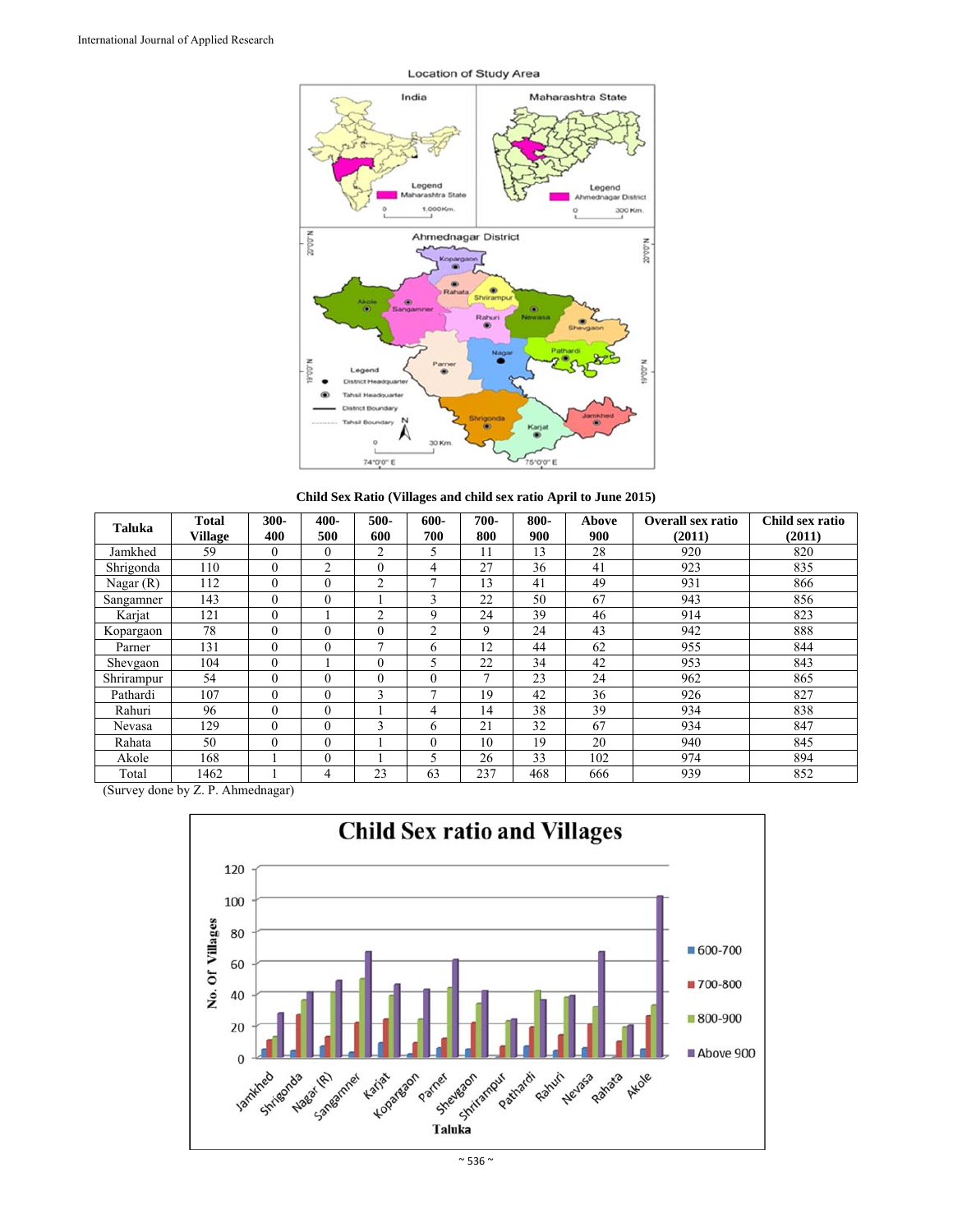Table no. 1 shows that the child sex ratio (CSR) in Ahmednagar district. The village wise survey was done / carried out by Z.P. Ahmednagar from April 2015 to June 2015. According to this survey…..

 In Jamkhed taluka the 2011 census has registered 820 as overall child sex ratio. But in the survey period, out of 59 villages in this taluka the child sex ratio (CSR) was found below 600 in 2 villages, the CSR found between 600 - 700 in 5 villages, in 11 villages the CSR was found between700 – 800, while in the 13 villages the CSR was noted between 800 - 900 and above 900 CSR found only in 28 villages in Jamkhed taluka.

In Shrigonda taluka the 2011 census has registered 835 as overall child sex ratio. But in the survey period, out of 110 villages in this taluka the child sex ratio (CSR) was found below 600 in 2 villages, the CSR found between 600 - 700 in 4 villages, in 27 villages the CSR was found between700 – 800, while in the 36 villages the CSR was noted between 800 - 900 and above 900 CSR found only in 41 villages in Shrigonda taluka.

In Nagar taluka the 2011 census has registered 866 as overall child sex ratio. But in the survey period, out of 112 villages in the rural area in this taluka the child sex ratio (CSR) was found below 600 in 2 villages, the CSR found between 600 - 700 in 7 villages, in 13 villages the CSR was found between700 – 800, while in the 41 villages the CSR was noted between 800 - 900 and above 900 CSR found only in 49 villages in the rural area in Nagar taluka.

In Sangamner taluka the 2011 census has registered 856 as overall child sex ratio. But in the survey period, out of 143 villages in this taluka the child sex ratio (CSR) was found below 600 in 1 villages, the CSR found between 600 - 700 in 3 villages, in 22 villages the CSR was found between700 – 800, while in the 50 villages the CSR was noted between 800 - 900 and above 900 CSR found only in 67 villages in Sangamner taluka.

In Karjat taluka the 2011 census has registered 823 as overall child sex ratio. But in the survey period, out of 121 villages in this taluka the child sex ratio (CSR) was found below 600 in 3 villages, the CSR found between 600 - 700 in 9 villages, in 24 villages the CSR was found between700 – 800, while in the 39 villages the CSR was noted between 800 - 900 and above 900 CSR found only in 46 villages in Karjat taluka.

In Kopargaon taluka the 2011 census has registered 888 as overall child sex ratio. But in the survey period, out of 78 villages in this taluka the child sex ratio (CSR) was not found below 600 in any village, the CSR found between 600 - 700 in 2 villages, in 9 villages the CSR was found between700 – 800, while in the 24 villages the CSR was noted between 800 - 900 and above 900 CSR found only in 43 villages in Kopargaon taluka.

In Parner taluka the 2011 census has registered 844 as overall child sex ratio. But in the survey period, out of 131 villages in this taluka the child sex ratio (CSR) was found below 600 in 7 villages, the CSR found between 600 - 700 in 6 villages, in 12 villages the CSR was found between700 – 800, while in the 44 villages the CSR was noted between 800 - 900 and above 900 CSR found only in 62 villages in Parner taluka.

In Shevgaon taluka the 2011 census has registered 843 as overall child sex ratio. But in the survey period, out of 104 villages in this taluka the child sex ratio (CSR) was found below 600 in 1 villages, the CSR found between 600 - 700 in 5 villages, in 22 villages the CSR was found between700 – 800, while in the 34 villages the CSR was noted between 800 - 900 and above 900 CSR found only in 42 villages in Shevgaon taluka.

In Shrirampur taluka the 2011 census has registered 865 as overall child sex ratio. But in the survey period, out of 54 villages in this taluka the child sex ratio (CSR) was not found below 700 in any villages, in 7 villages the CSR was found between  $700 - 800$ , while in the 23 villages the CSR was noted between 800 – 900 per thousand boyes and above 900 CSR found only in 24 villages in Shrirampur taluka.

In Pathardi taluka the 2011 census has registered 827 as overall child sex ratio. But in the survey period, out of 107 villages in this taluka the child sex ratio (CSR) was found below 600 in 3 villages, the CSR found between 600 - 700 in 7 villages, in 19 villages the CSR was found between700 – 800, while in the 42 villages the CSR was noted between 800 - 900 and above 900 CSR found only in 36 villages in Pathardi taluka.

In Rahuri taluka the 2011 census has registered 838 as overall child sex ratio. But in the survey period, out of 96 villages in this taluka the child sex ratio (CSR) was found below 600 in 1 villages, the CSR found between 600 - 700 in 4 villages, in 14 villages the CSR was found between 700 – 800, while in the 38 villages the CSR was noted between 800 - 900 and above 900 CSR found only in 39 villages in Rahuri taluka.

In Nevasa taluka the 2011 census has registered 847 as overall child sex ratio. But in the survey period, out of 129 villages in this taluka the child sex ratio (CSR) was found below 600 in 3 villages, the CSR found between 600 - 700 in 6 villages, in 21 villages the CSR was found between700 – 800, while in the 32 villages the CSR was noted between 800 - 900 and above 900 CSR found only in 67 villages in Nevasa taluka.

In Rahata taluka the 2011 census has registered 845 as overall child sex ratio. But in the survey period, out of 50 villages in this taluka the child sex ratio (CSR) was found below 600 in 1 villages, the CSR was not found between 600 - 700 in any villages, in 10 villages the CSR was found between700 – 800, while in the 19 villages the CSR was noted between 800 - 900 and above 900 CSR found only in 20 villages in Rahata taluka.

In Akole taluka the 2011 census has registered 894 as overall child sex ratio. But in the survey period, out of 168 villages in this taluka the child sex ratio (CSR) was found below 600 in 2 villages, the CSR found between 600 - 700 in 5 villages, in 26 villages the CSR was found between700 – 800, while in the 33 villages the CSR was noted between 800 - 900 and above 900 CSR found in 102 villages in Akole taluka.

In Ahmednagar district the 2011 census has registered 852 as overall child sex ratio. But in the survey period, out of 1462 villages in this taluka the child sex ratio (CSR) was found below 600 in 28 villages, the CSR found between 600 - 700 in 63 villages, in 237 villages the CSR was found between700 – 800, while in the 468 villages the CSR was noted between 800 - 900 and above 900 CSR found in 666 villages in Ahmednagar district.

#### **Factors responsible for declining child sex ratio**

1. Small size family**-** Now a day's parent prefer to have two kids. If the first issues is girls they undergoes parental test to avoid another girl.